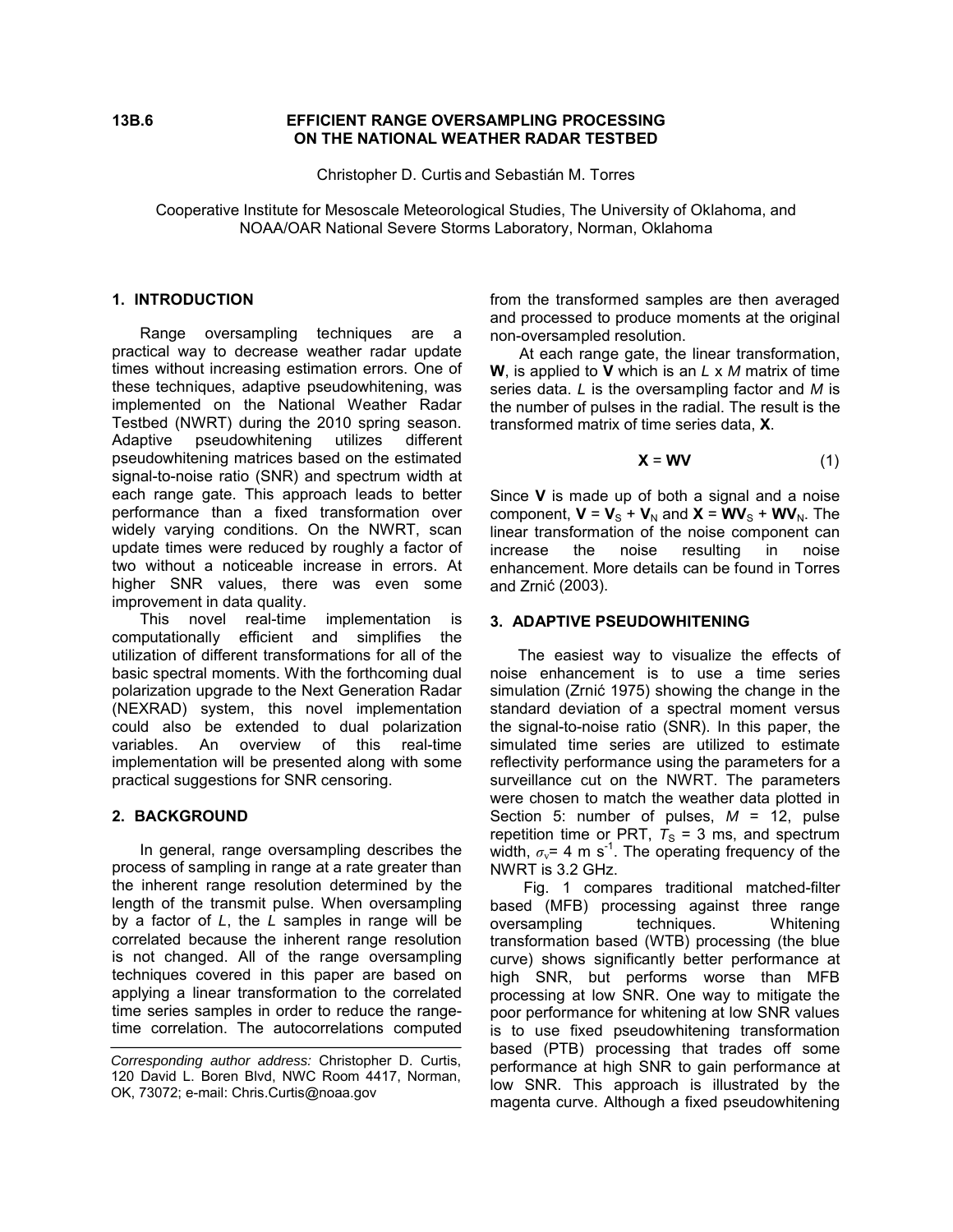transformation improves performance at low SNR, it still does not perform as well as MFB or WTB processing in some regions. The optimal approach would be to use the best possible transformation at each SNR so that a whitening-type transformation is used at high SNR, a matched filter-type transformation is used at low SNR, and an appropriate pseudowhitening transformation is used in between. Adaptive pseudowhitening is a practical implementation of this optimal approach.



Figure 1. Standard deviation of power estimates for matchedfilter based (MFB), whitening transform based (WTB), fixed pseudowhitening transform based (PTB), and adaptive pseudowhitening transform based (APTB) processing.

Adaptive pseudowhitening uses estimates of the SNR (and of the spectrum width) to pick an optimal transformation at each range gate. The transformation is chosen based on the variance formulas in Torres et al. (2004). These formulas give expressions for the variance of all three moments in terms of the range covariance matrix, the SNR, and the normalized spectrum width. If uniform reflectivity is assumed, the range covariance matrix is known a priori. Then, MFB estimates of the SNR and normalized spectrum width can be used to produce moment-specific transformation matrices. The results from this adaptive psudowhitening transform based (APTB) approach are shown with the green curve in Fig. 1. APTB processing performs well at all SNRs even though it uses estimates to pick the appropriate transformation. Adaptive pseudowhitening was implemented on the NWRT in the spring of 2010, and some of the details of the implementation are described in the next section.

## **4. REAL-TIME IMPLEMENTATION**

The main difference between adaptive pseudowhitening and the single-transformation processing proposed in previous works is that a meteorological-variable-specific transformation is needed at every range resolution cell which leads to a more complicated real-time implementation. A brute-force approach to adaptive pseudowhitening is presented in this section, but issues with computational complexity and clutter filtering make it less suitable for a real-time implementation. A novel, more efficient approach is then described to address the shortcomings of the brute-force method. The computational complexity of both approaches are compared, and some additional implementation issues are addressed.

The brute force approach follows the steps briefly described in the description of adaptive pseudowhitening. Assume that at each range gate we start with an *L*x*M* matrix, **V**, of time series (IQ) data. The final output will be the moments, in this case, reflectivity, velocity, and spectrum width.



to adaptive pseudowhitening.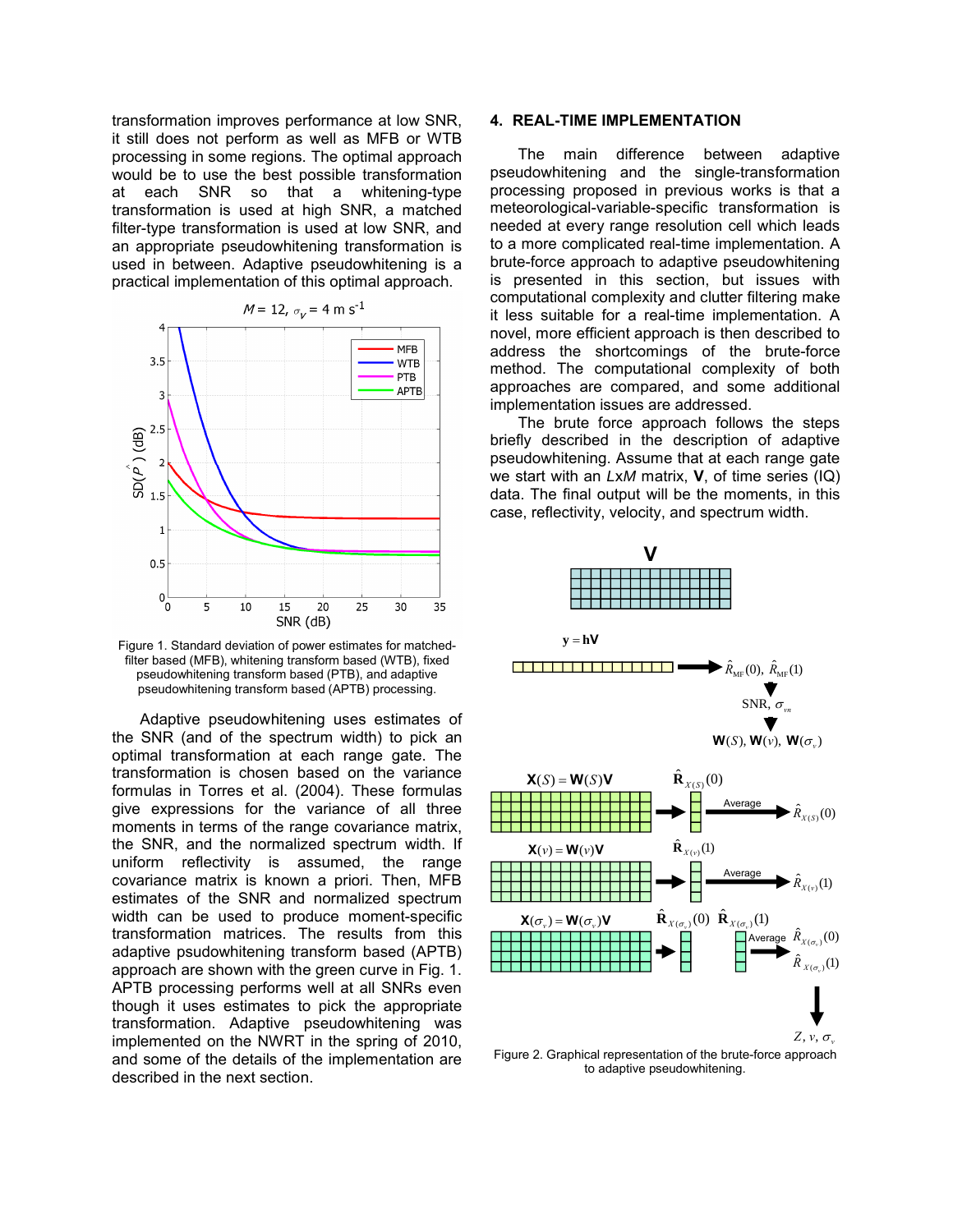The first step is to compute estimates of the SNR and normalized spectrum width. This is done by producing digital matched-filtered data, **y**, from **V**. The SNR and normalized spectrum width are calculated from the lag-0 and lag-1 autocovariances, and three moment-specific pseudowhitening matrices are formed: **W**(*S*), **W**(*v*), and  $\mathbf{W}(\sigma_{v})$ . The three whitening matrices are then applied to **V** to produce three moment-specific, pseudowhitened time series matrices: **X**(*S*), **X**(*v*), and **X**(*σv*). Next, *L* autovariances are computed for each autocovariance needed to calcuate the moments. These correspond to the *L* rows of the time-series matrices. The *L* autocovariances are averaged to produce the final moment-specific autocovariances, and the moments are then calculated from these autocovariances.

For this implementation, three different timeseries matrices are used to compute the momentspecific autocovariances although this does not seem especially efficient. The bigger issue is with clutter filtering, and there are basically two options. The first is to use a clutter filter that results in a filtered version of **V** that can then be processed as before. This would come before the digital matched filter. Although this is the most efficient place to apply the clutter filter since it will result in clutter filtered versions of **y**,  $\mathbf{X}(S)$ ,  $\mathbf{X}(v)$ , and  $\mathbf{X}(\sigma_v)$ , it also depends on a specific type of filter that returns filtered time-series data. This restricts the type of clutter filter that can be used and necessitates a more complicated conversion back to the time domain if a spectral domain filter is utilized. The second option is to apply the clutter filter to y,  $\mathbf{X}(S)$ ,  $\mathbf{X}(v)$ , and  $\mathbf{X}(\sigma_v)$  separately. This removes the restrictions on the clutter filter but greatly increases the computational complexity (by a factor of 3*L*+1 compared to traditional processing). The first option has restrictions on the type of clutter filtering used but only increases the computational complexity by a factor of *L* compared to traditional processing. These issues led to a search for a more efficient implementation.

The basic idea behind the efficient adaptive pseudowhitening implementation is to split the pseudowhitening matrix into two parts. In this way, the part that is common to all of the transformations,  $W(S)$ ,  $W(v)$ , and  $W(\sigma_v)$ , can be applied first before clutter filtering and then the moment-specific part can be applied later. This can be seen by looking at the definition of the transformation matrix described in Torres et al. (2004):

$$
\mathbf{W} = \gamma \mathbf{\Sigma}^* \mathbf{P}^{*T} \tag{1}
$$

where  $\gamma$  is the transformation gain,  $\Sigma^+$  is a diagonal real-valued matrix, and **P** is a unitary matrix from the eigenvalue decomposition of the normalized range-correlation matrix,  $C_v$ . The mathematical derivations for this and the rest of the efficient implementation can be found in Curtis and Torres (2010). The  $P^{\dagger T}$  matrix is common to all three of the **W** (*S*), **W**(*v*), and **W**( $\sigma$ <sup>*v*</sup>) matrices, but the  $\gamma\Sigma^+$  part is moment-specific. The efficient implementation applies both of these parts separately.

Fig. 3 describes the steps of the efficient implementation of adaptive pseudowhitening.



Figure 3. Graphical representation of the efficient approach to adaptive pseudowhitening.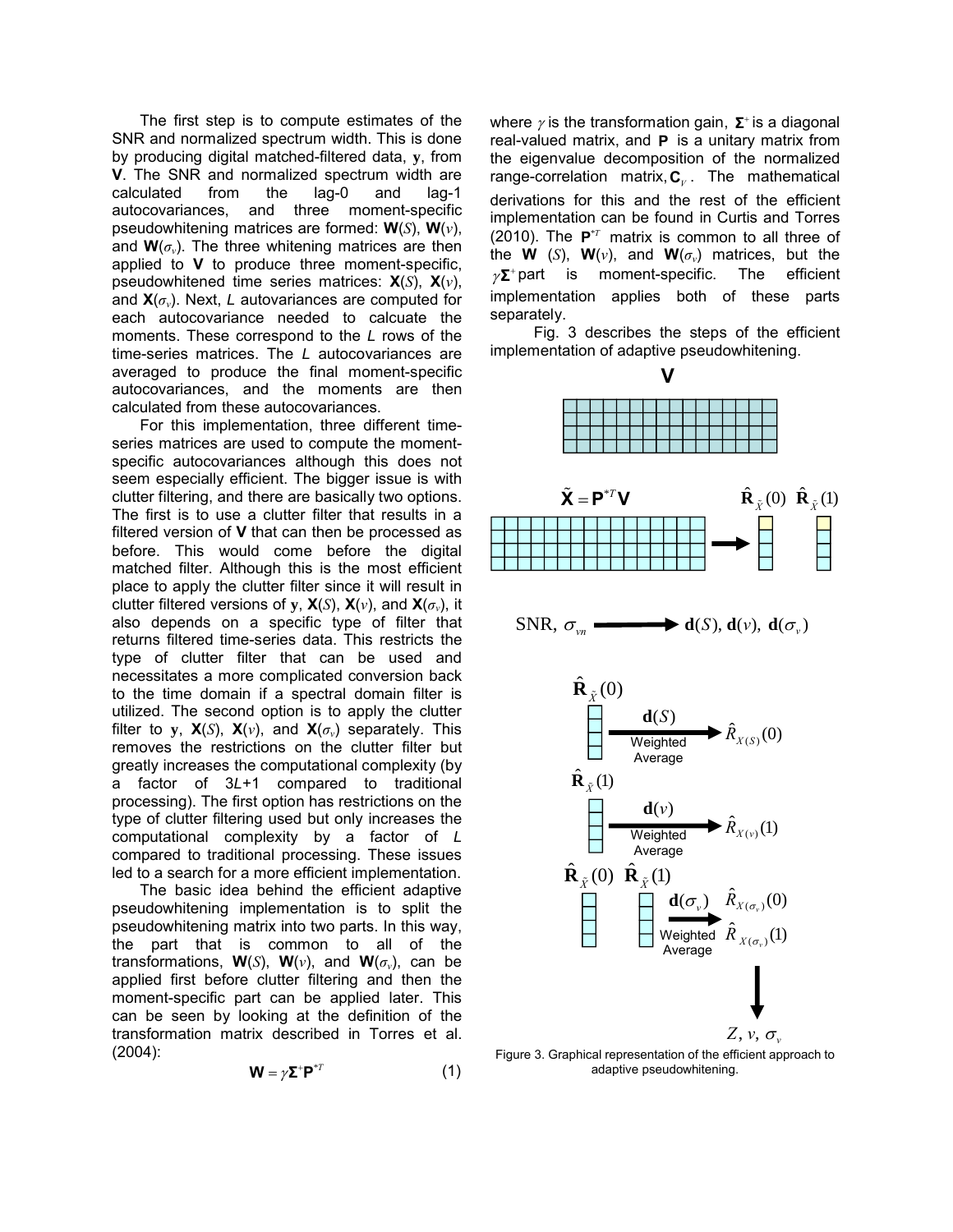The efficient implementation starts by forming the partially-transformed times series matrix

$$
\tilde{\mathbf{X}} = \mathbf{P}^{*T} \mathbf{V} . \tag{2}
$$

The clutter filter can be applied to the partiallytransformed matrix with the only restriction on the filter being that *L* lag-0 and lag-1 autocovariances can be computed from the rows of **X** . The first row of **X** corresponds to the matched-filtered data so the SNR and normalized spectrum width can be computed from the properly-scaled, first value of the autocovariances. This avoids the extra step of computing the matched-filtered vector, **y**. From the estimates, moment-specific weight vectors, **d**(*S*),  $\mathbf{d}(v)$ , and  $\mathbf{d}(\sigma_v)$ , can be computed that correspond to the second part of the transformation. The moment-specific autocovariances can be calculated from a weighted average of the autocovariances computed from  $\tilde{\mathbf{X}}$ . Finally, the moments are calculated from the moment-specific autocovariances as in the brute-force approach.

The efficient approach addresses both of the issues mentioned earlier. The first is that only one matrix of time-series data needs to be computed from **V** instead of three. The second is that there are no longer restrictions on the type of clutter filter that can be used as long as the lag-0 and lag-1 autocovariances are computed. This reduces the computational complexity of the efficient implementation by a factor of two compared to the brute-force approach (without taking clutter filtering into account). In the end, the efficient implementation increases the computational complexity by a factor of *L* over traditional processing with or without clutter filtering.

The last practical issue that needs to be addressed is data censoring (or thresholding). Data censoring is a data quality issue whereby only data from significant weather returns are utilized (e.g., displayed and sent to algorithms) and data from noise-like returns are not. A common way to censor weather radar data is to use an SNR threshold. Data corresponding to signals above a particular SNR threshold are treated as significant, and data below the threshold are treated as non-significant or noise. For adaptive pseudowhitening, this is complicated by the fact that the noise powers are different for each range resolution cell and the corresponding SNR threshold should be adjusted because of the lower variance of APTB estimates. For our implementation, we chose a simple approach and used the SNR computed from the MFB data and a fixed threshold. This censors the data in the same

way as the matched-filter approach, but the estimates that are designated as significant will often have better quality than the ones computed with the MFB data. By taking advantage of the improved estimates from the APTB processing, it may be possible to preserve more data that are considered significant, but this will require additional research.

# **5. NWRT WEATHER DATA**



Figure 4. Comparison of digital matched filter (top) and adaptive pseudowhitening (bottom) using NWRT data from 10:54 UTC, April 2, 2010.